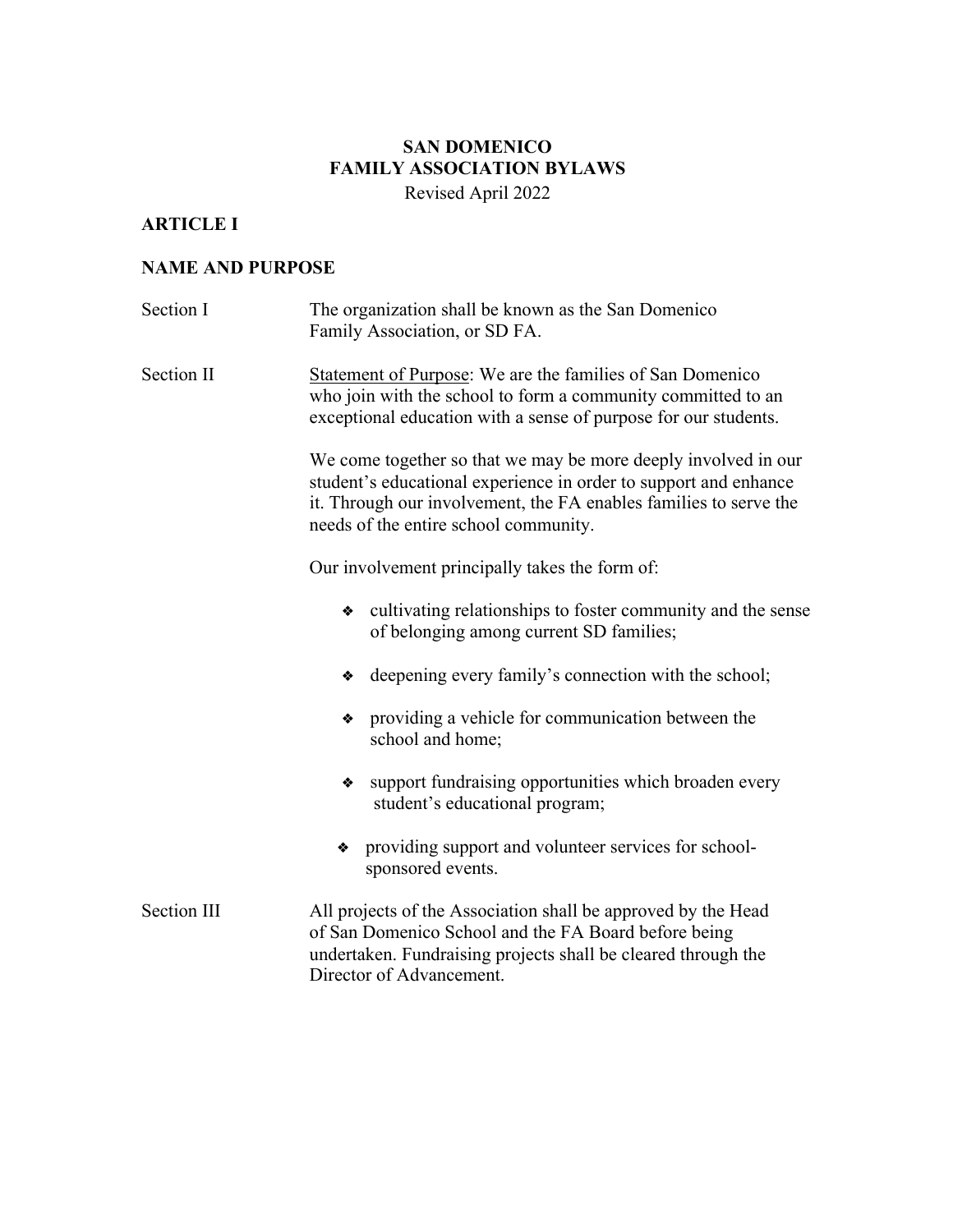## **ARTICLE II**

#### **MEMBERS**

| Section I | Members shall be any parent, guardian, or caretaker of |
|-----------|--------------------------------------------------------|
|           | student (s) attending San Domenico School.             |

## **ARTICLE III**

#### **MEETINGS**

| Section I | There will be regular meetings of the Association each month from |
|-----------|-------------------------------------------------------------------|
|           | August to May. The FA Board may change the date of the regular    |
|           | meetings or it may schedule special meetings by giving notice of  |
|           | the change or the special meeting to the members.                 |
|           |                                                                   |

Section II Voting: A vote by the majority of members present at a meeting, either by voice, show of hands, or digitally shall be decisive.

#### **ARTICLE IV**

#### **EXECUTIVE BOARD**

| Section I  | The Board of the Association shall consist of the President, Vice<br>President of the Upper School, Vice President of the Middle<br>School, Vice President of the Lower School Vice President of<br>Volunteerism, Vice President of Operations, and Past President. |
|------------|---------------------------------------------------------------------------------------------------------------------------------------------------------------------------------------------------------------------------------------------------------------------|
| Section II | Decisions by the FA Board shall be by a majority vote of voting<br>members present at a meeting.                                                                                                                                                                    |

#### **ARTICLE V**

#### **SELECTION OF OFFICERS**

Section I The officers of the Association shall consist of the President, Vice President of the Upper School, Vice President of the Middle School, Vice President of the Lower School, Vice President of Volunteerism, Vice President of Operations and Past President.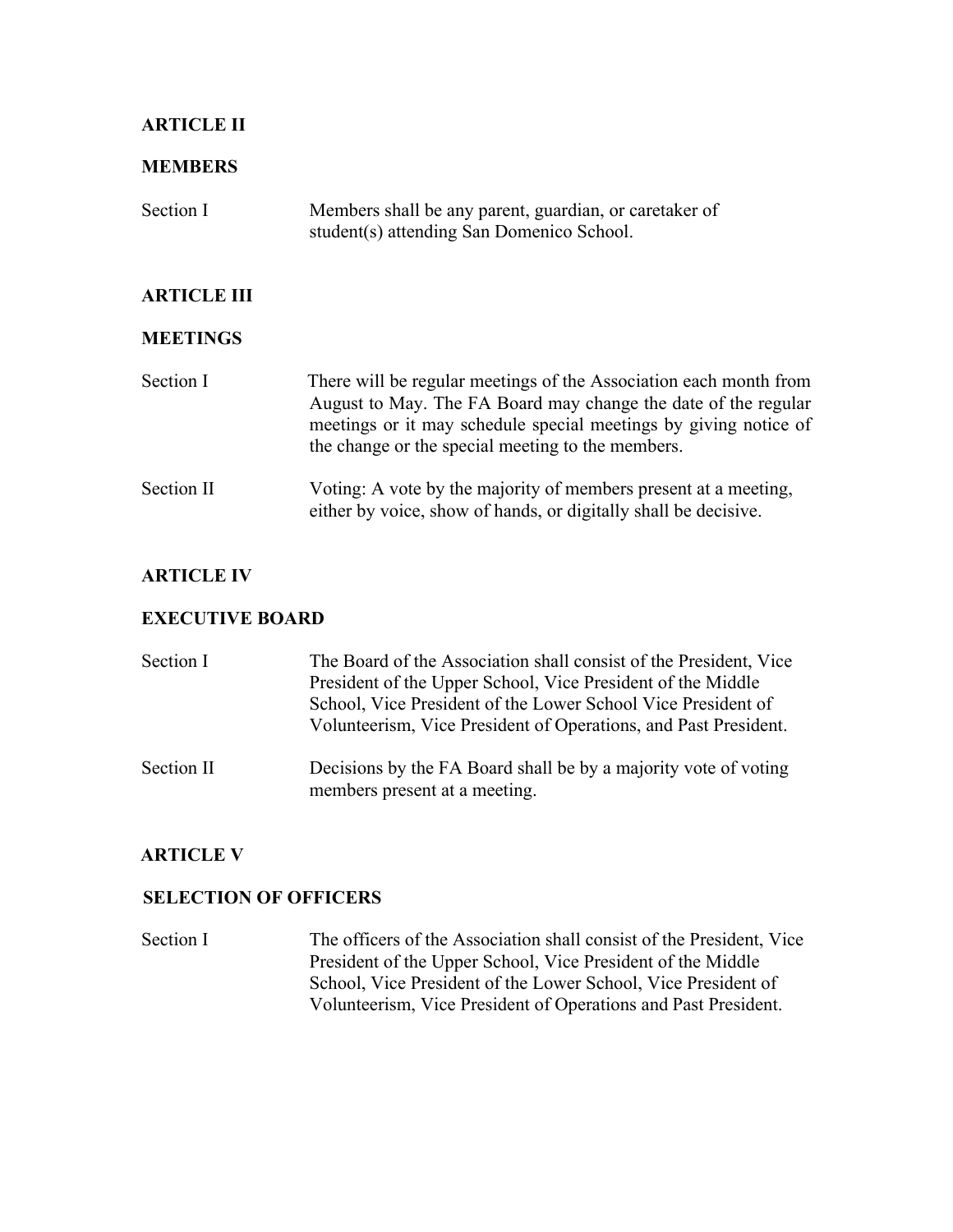| Section II        | All FA members, faculty, and administrators are encouraged to<br>submit their interest and/or the names of candidates for FA Board<br>positions and for the Committees of the Association positions to<br>the Head for Student Life and Head of School. All candidates will<br>be considered.                                                             |
|-------------------|-----------------------------------------------------------------------------------------------------------------------------------------------------------------------------------------------------------------------------------------------------------------------------------------------------------------------------------------------------------|
|                   | Teachers, School Directors and school level FA Vice Presidents<br>shall recommend candidates for grade level FA Class<br>Representatives, and school level Chairs. Additional specialty<br>positions may be named at the discretion of the School Director and<br>FA school level Vice Presidents.                                                        |
|                   | The Head of School shall contact each new FA Executive Board<br>officer, and/or task an alternative to assist.                                                                                                                                                                                                                                            |
|                   | The School Directors shall contact each new FA Executive Board<br>officer at their respective school levels. The new school level FA<br>Vice Presidents shall contact the new FA Class Representatives at<br>their respective school levels before the end of the school year to<br>develop community camaraderie.                                        |
|                   | The former Board members shall contact the new members of the<br>Committees of the Association and assist in the onboarding.                                                                                                                                                                                                                              |
| Section III       | FA Board and Committee members shall serve for one year (2)<br>years preferred), and their term of office shall begin at the close of<br>the final FA meeting of the year. No officer may serve more than<br>two consecutive terms in the same office unless, under special<br>circumstances, the Head of School approves a waiver to this term<br>limit. |
| Section IV        | If an officer is unable to complete a full term of office, the Head<br>of School shall select a replacement and seek support from<br>members of the Association if she/he/they chooses.                                                                                                                                                                   |
| <b>ARTICLE VI</b> |                                                                                                                                                                                                                                                                                                                                                           |
| <b>COMMITTEES</b> |                                                                                                                                                                                                                                                                                                                                                           |
| Section I         | The Committees of the Association shall consist of school<br>level Faculty and Staff Appreciation Chairs. Other Committee<br>and Chair positions will be decided by the FA Board and<br>approved by the Head of School in partnership with the<br>Advancement department.                                                                                 |
| Section II        | The Head of School shall announce the name(s) of the<br>Committees of the Association to the FA Board.                                                                                                                                                                                                                                                    |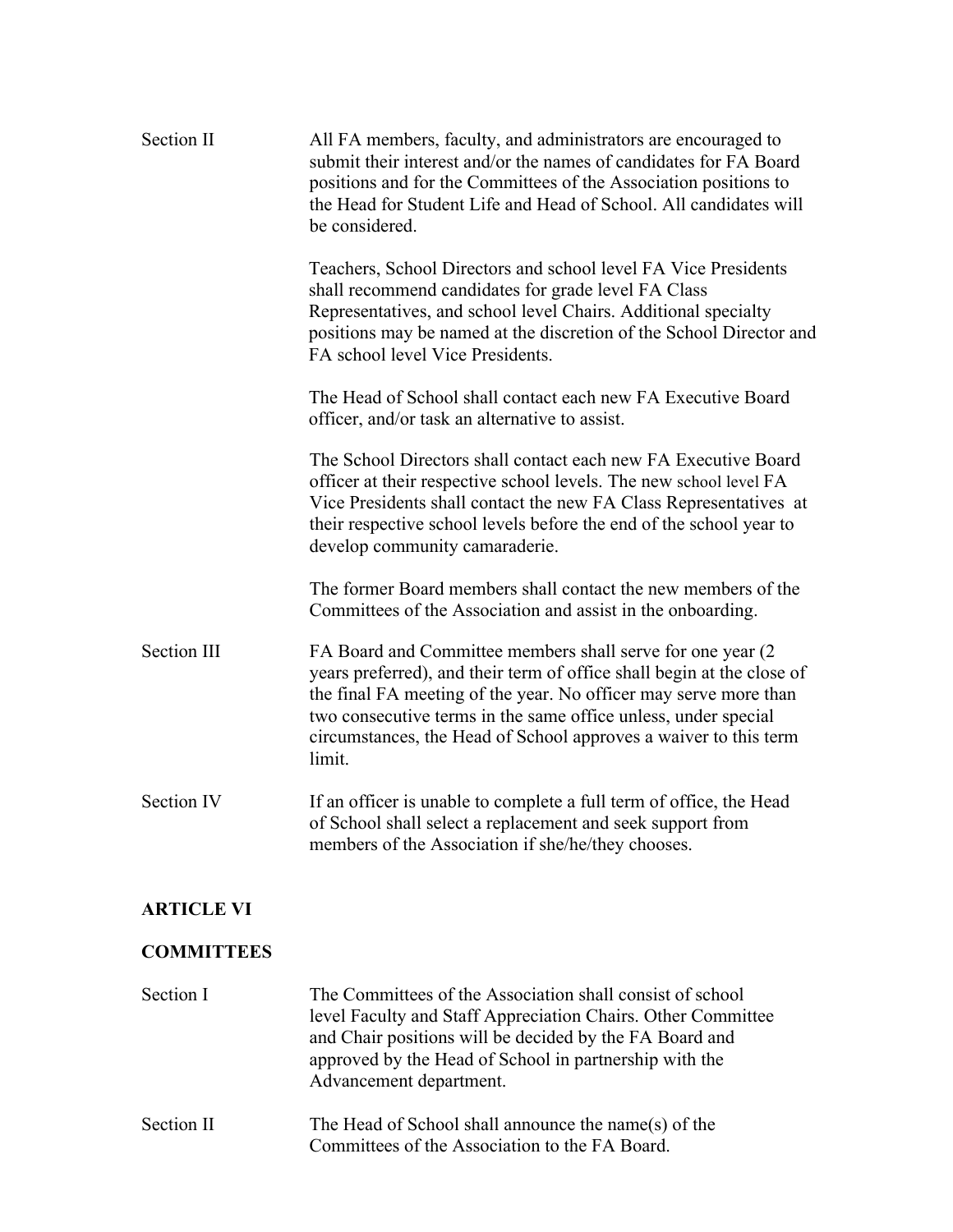| Section III | The FA Board shall establish such additional committees<br>as are appropriate to the accomplishment of the purposes<br>of the Association. |
|-------------|--------------------------------------------------------------------------------------------------------------------------------------------|
| Section IV  | The duties of the Committees shall be specified by the President<br>with the approval of the FA Board and the Head of School.              |

#### **ARTICLE VII**

#### **DUTIES OF THE EXECUTIVE BOARD AND THE OFFICERS**

| Section I | Board: The FA Board shall have general supervision of the        |
|-----------|------------------------------------------------------------------|
|           | affairs of the Association, fix the hour and place of meetings,  |
|           | make recommendations to the Association and perform such         |
|           | duties as are specified in these by laws that operate in support |
|           | of current San Domenico leadership goals set forth by the        |
|           | administration.                                                  |

Section II President: The President shall guide the FA to support San Domenico administration goals and mission. They will preside at all meetings of the Association and oversee the duties and responsibilities of the FA Board members. The President shall appoint ad-hoc committees as needed.

The President is tasked with:

- Scheduling the FA calendar with the Office of Student Life
- Learning, supporting, and fostering community belonging through K-12 FA leadership and actions
- FA homepage and Panther News, accuracy and oversight
- Yearly FA budgeting and approval of funds expenditure
- FA administrative oversight, continuity of digital records
- Supports volunteers and Association members on best practice communication and processes
- Overseeing mission alignment of FA K-12 events and volunteer engagement
- Section III Vice President of the Upper School: The Vice President of Upper School (USVP) shall be a member of the FA Board and shall attend all FA Board meetings. The USVP shall be the communications coordinator for Upper School families, administration, and the FA Board. USVP shall perform other such duties as may be assigned by the President.

The VP of Upper School is tasked with:

• Working with school level director to set the agenda of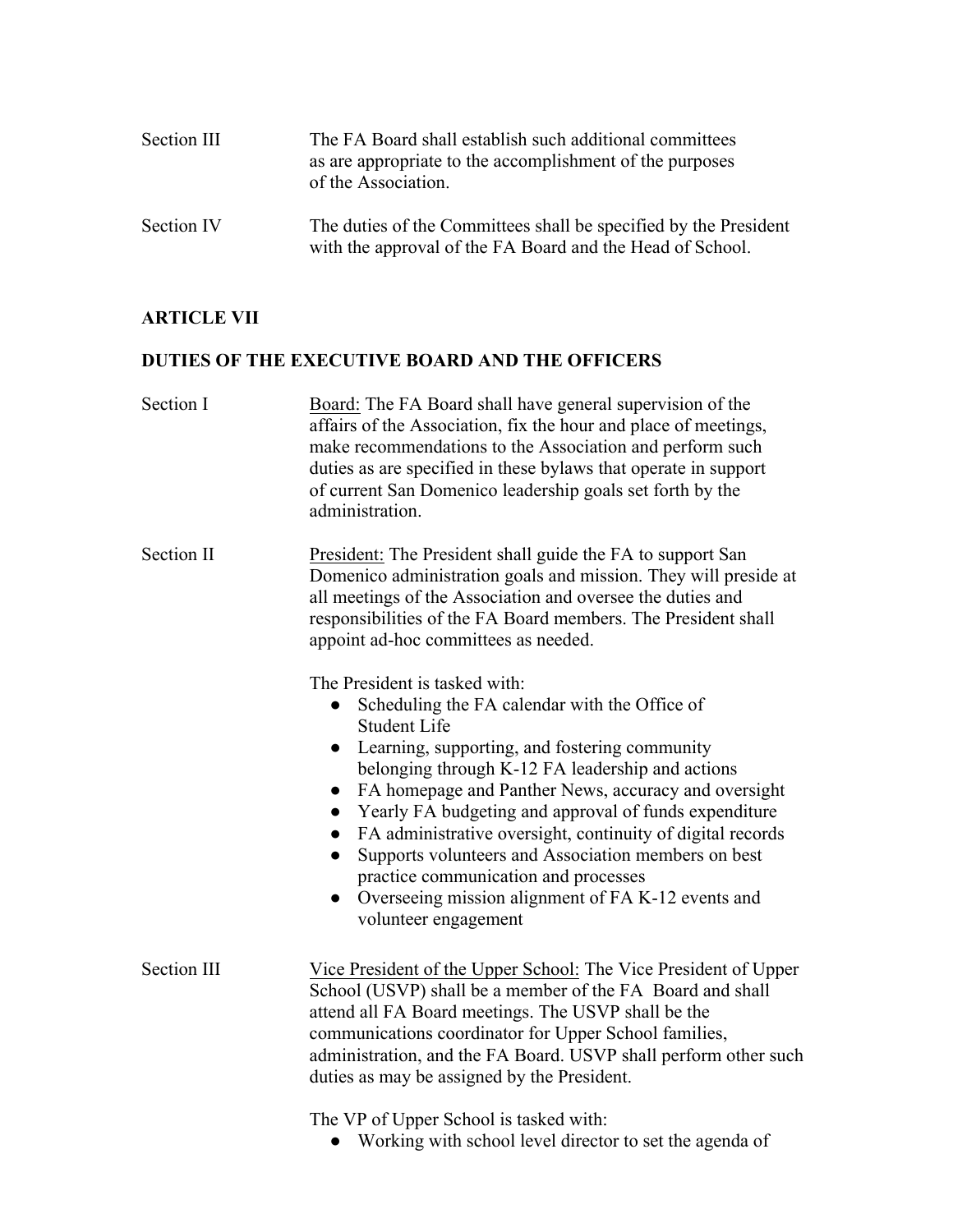monthly school level meeting

- Running the school-level monthly meetings
- Liaison to school level Community Builders: Appreciation & Gratitude Chairs, Crab Feed Chairs, and Class Representatives
- Network with Class Representatives to create volunteer opportunities
- Cultivate and foster a sense of belonging for all Upper School community members
- Work with school level director to assist with identifying Association nominations as needed

#### Section IV Vice President of the Middle School: The Vice President of the Middle School (MSVP) shall be a member of the FA Board and shall attend all FA Executive Board meetings. The MSVP shall be the communications coordinator for Middle School families, administration, and the FA Board. MSVP shall perform other such duties as may be assigned by the President.

The VP of Middle School is tasked with:

- Working with school level director to set the agenda of monthly school level meeting
- Running the school-level monthly meetings
- Liaison to school level Community Builders: Gratitude & Appreciation Chairs and Class Representatives
- Network with Class Representatives to create volunteer opportunities
- Cultivate and foster a sense of belonging for all Middle School community members
- Work with school level director to assist with identifying Association nominations as needed

Section V Vice President of the Lower School: The Vice President of the Lower School (LSVP) shall be a member of the FA Board and shall attend all FA Board meetings. The LSVP shall be the communications coordinator for the Lower School families, administration, and the FA Board. LSVP shall perform other such duties as may be assigned by the President.

The VP of Lower School is tasked with:

- Working with school level director to set the agenda of monthly school level meeting
- Running the school-level monthly meetings
- Liaison to school level Community Builders: Appreciation & Gratitude Chairs, Class Representatives
- Network with Class Representatives to create volunteer opportunities
- Cultivate and foster a sense of belonging for all Upper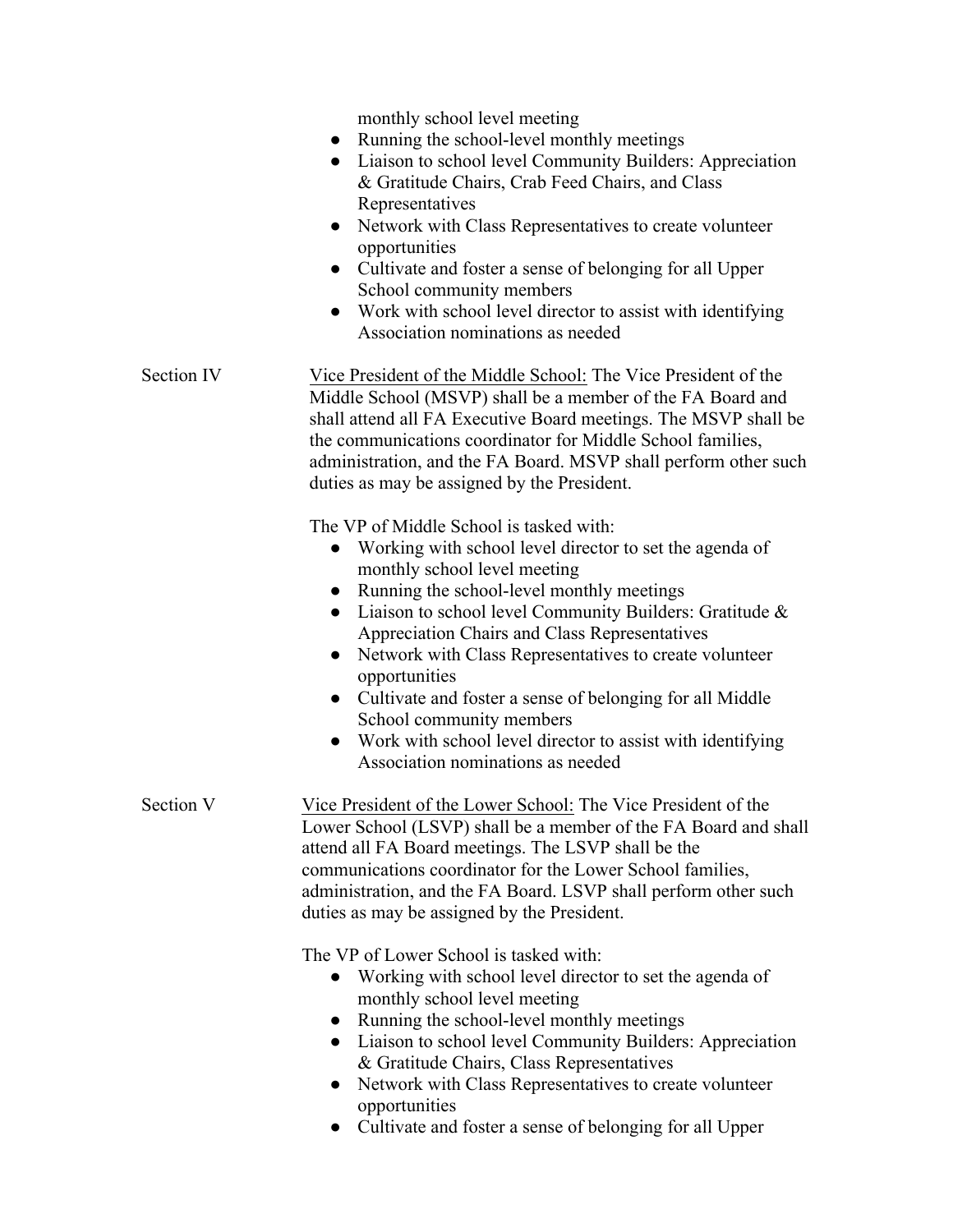School community members

• Working with school level director to assist with identifying Association nominations as needed

Section VI Vice President of Operations: The VP of Operations shall be a member of the FA Board and shall attend all FA Board meetings. The VP of Operations shall record and transcribe all meeting minutes and send the final minutes of all meetings in a timely manner to the Board President for review. Upon review, said minutes will be uploaded to SD FAB web page for community. She/he/they will assist the President in any clerical duties as necessary, oversee FA digital documents and maintain FA Cloud with correct file conventions. VP of Operations will collaborate with President in support of K-12 Gratitude/Appreciation and Fall Social accounting.

VP of Operations is tasked with:

- Recording and transcribing FA Executive Board monthly minutes
- Supporting Gratitude & Appreciation committee members as needed
- Maintaining current digital documentation of Board
- Sending monthly updates of approved Board minutes to Webmaster
- Assists with K-12 Fall Social reimbursements
- Works with the President and business office to keep FA Board accounting updated

# Section VII Vice President, Volunteerism: The Vice President of

Volunteerism shall be a member of the FA Board and shall attend all FA Board meetings. This position will be the point person for the FA Board, K-12 Leaders, and Faculty/Administration to help put volunteer needs in place through the current San Domenico online volunteer platform.

The VP of Volunteerism is tasked with:

- Nurturing and strengthening new and existing relationships through SD volunteerism
- Oversight and operation of volunteer digital platform
- Assists with initial set-up and first of the school year Class Representatives meeting at Lower School, Middle School, and Upper School levels
- Works with the school Webmaster on uploading initial volunteer sign–up system in place prior to FA Board President community welcome letter mailing in August.
- Helps to solicit volunteers and coordinates All School FArelated events, as needed.
- Supports Admissions with current digital volunteer platform, as needed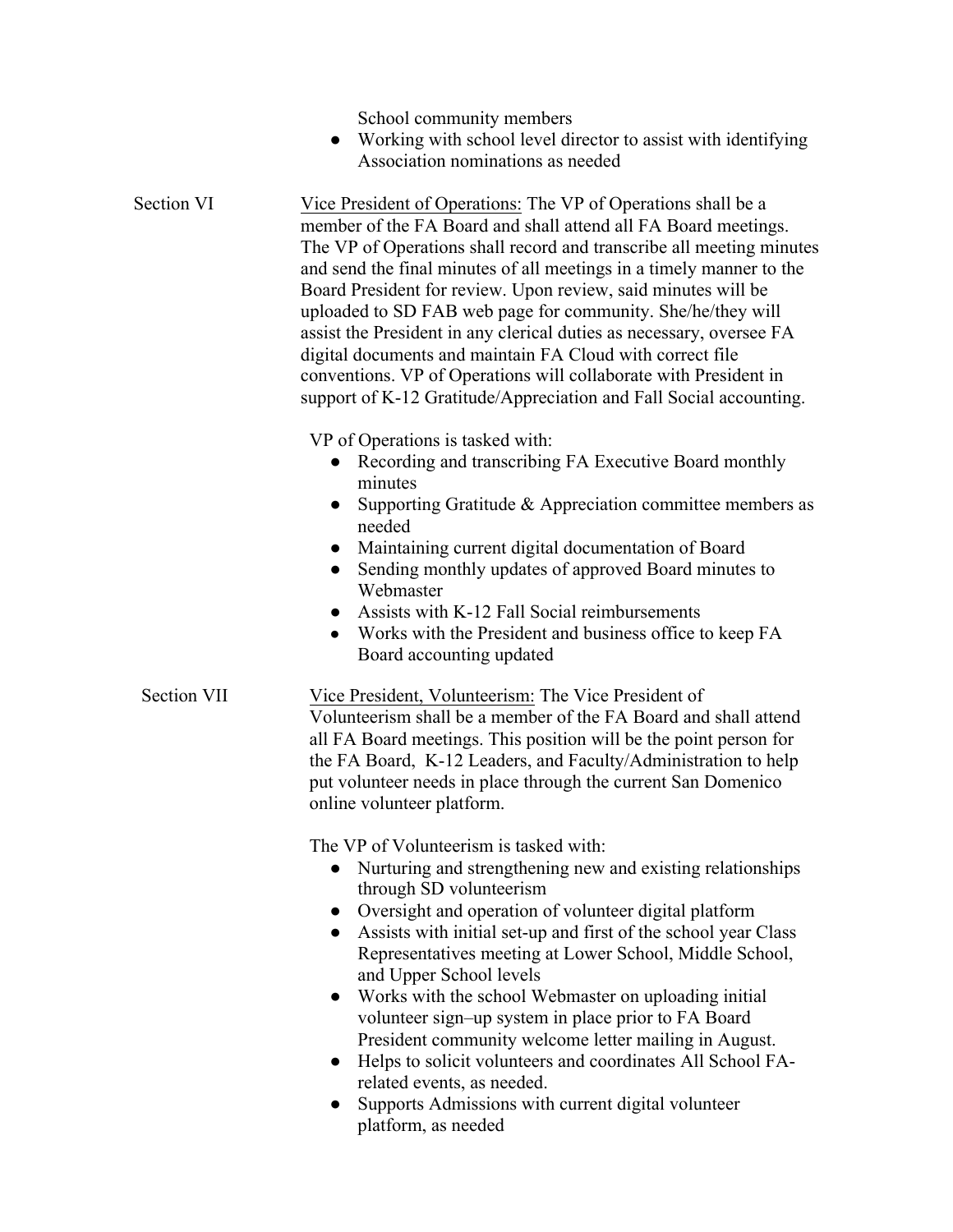- Assists with Faculty, Staff, and Class Representatives with training and usage of volunteer digital programs, as needed.
- Section VIII Past President: The Past President shall be a member of the FA Board and shall attend all FA Board meetings. The Past President will work in tandem with the current President during year one of the newly selected President for continuity and support.

The Past President is tasked with:

- Provide Board President full support in her/his/they position including onboarding and advising as needed
- Provide historical context for decision-making and perspective about Board issues
- Participate actively in community building and volunteer activities
- Lead monthly FA Board meeting if requested by President

#### **ARTICLE VIII**

#### **DUTIES OF FA LEADERS AT THE SCHOOL LEVEL**

The FA Board supports building community and developing deeper connections at each school level through the following FA leadership positions. The purpose of these school-level positions is to advocate and increase community engagement and the sense of belonging for every member of the San Domenico Family Association.

These positions are:

Class Representative: The class representative(s) will build community in their grades through communications; grade level events; and grade level volunteer participation.

Gratitude and Appreciation Chair: Every school level will have two Gratitude and Appreciation Chairs who support embracing community driven positivity and thankfulness at their school level. Gratitude and Appreciation Chairs work directly with their school level VP, and will be supported operationally by the FA Board. This can include, but is not limited, to:

- Faculty  $&$  Staff Appreciation Events
- Developing meaningful moments to thank our Faculty  $\&$ Staff community members
- Encourage speaking to one another in the language of appreciation and affirmation within our community